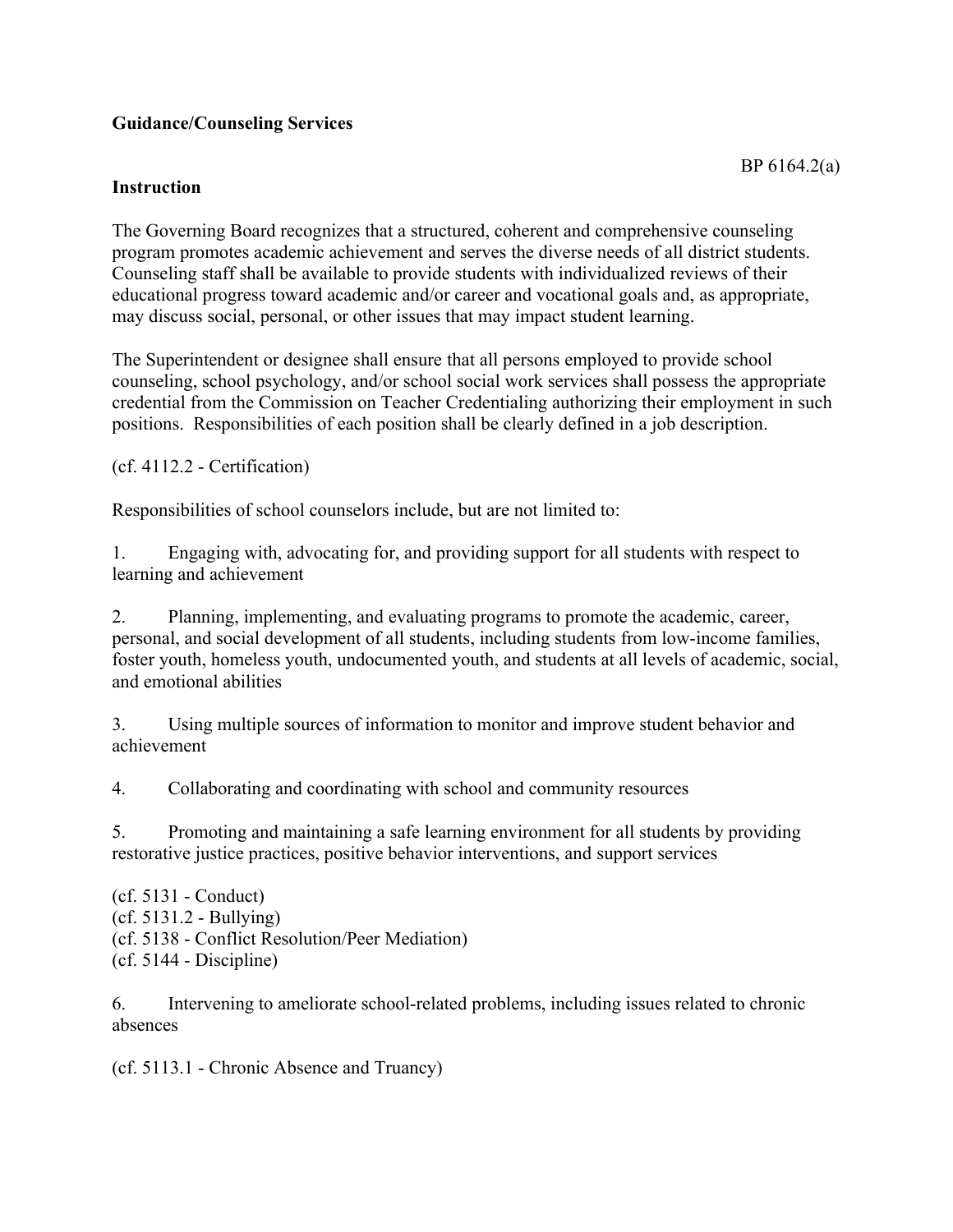7. Using research-based strategies to reduce stigma, conflict, and student-to-student mistreatment and bullying

8. Improving school climate and student well-being

(cf. 5137 - Positive School Climate)

9. Enhancing students' social and emotional competence, character, health, civic engagement, cultural legacy, and commitment to lifelong learning and the pursuit of high-quality educational programs

(cf. 6142.4 - Service Learning/Community Service Classes)

10. Providing counseling interventions and support services for students classified as English learners, eligible for free or reduced-priced meals, or foster youth, including enhancing equity and access to the education system and community services

(cf. 0460 - Local Control and Accountability Plan) (cf. 6173 - Education for Homeless Children) (cf. 6173.1 - Education for Foster Youth)

(cf. 6174 - Education for English Learners)

11. Engaging in continued development as a professional school counselor

(cf. 4131 - Staff Development)

# **Personal or Mental Health Counseling**

A school counselor, school psychologist, or school social worker may provide individualized personal, mental health, or family counseling to students in accordance with the specialization(s) authorized by his/her credential. Such services may include, but are not limited to, support related to the student's social and emotional development, behavior, substance abuse, mental health assessment, depression, or mental illness. As appropriate, students and their parents/guardians shall be informed about community agencies, organizations, or health care providers that offer qualified professional assistance.

- (cf. 5113 Absences and Excuses)
- (cf. 5131.6 Alcohol and Other Drugs)
- (cf. 5141.4 Child Abuse Prevention and Reporting)
- (cf. 5141.6 School Health Services)
- (cf. 5145.9 Hate-Motivated Behavior)
- (cf. 5147 Dropout Prevention)
- (cf. 6164.5 Student Success Teams)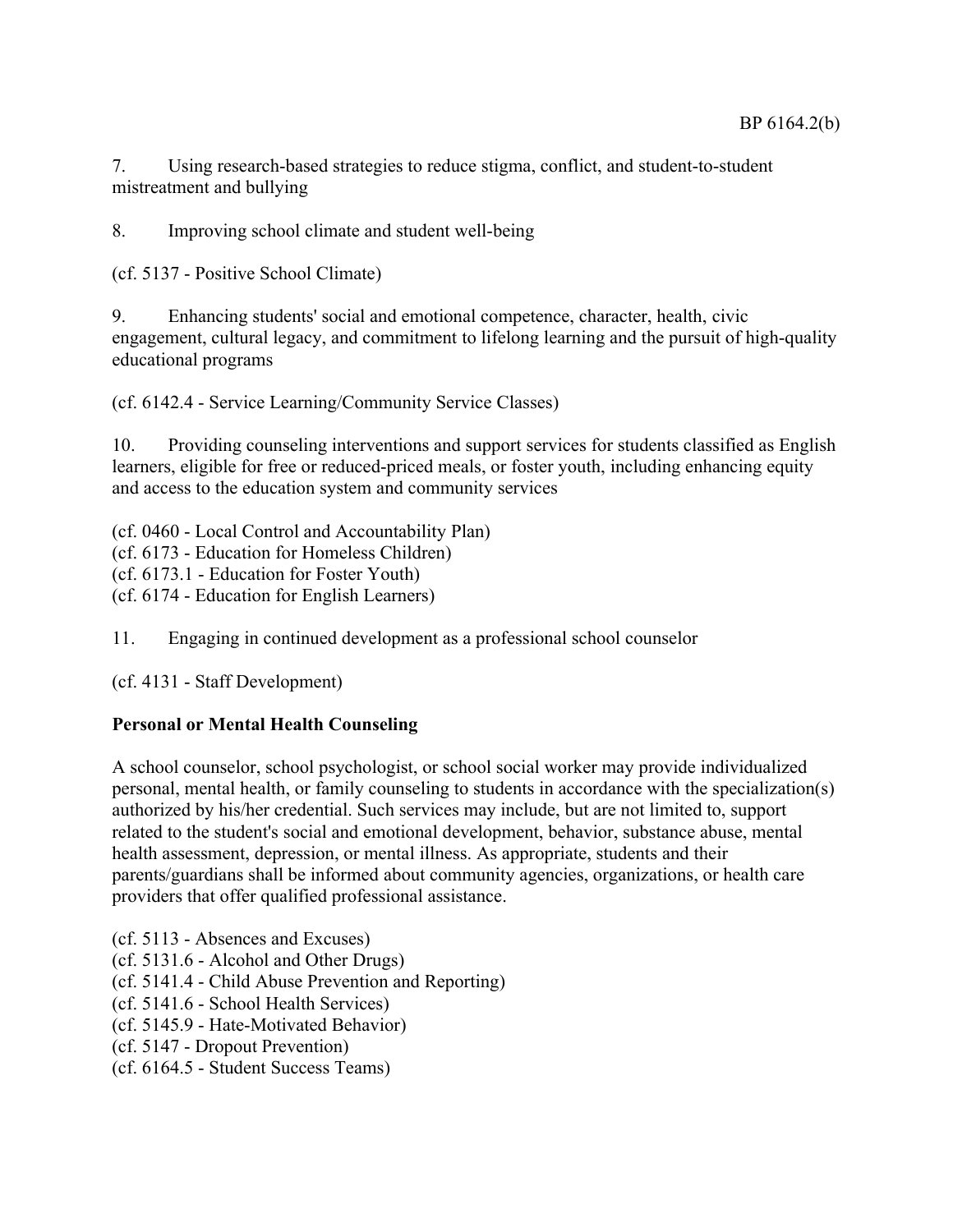Written parent/guardian consent shall be obtained before mental health counseling or treatment services are provided to a student, except when the student is authorized to consent to the service pursuant to Family Code 6920-6929, Health and Safety Code 124260, or other applicable law.

Any information of a personal nature disclosed to a school counselor by a student age 12 years or older or by his/her parent/guardian is confidential and shall not become part of the student record without the written consent of the person who disclosed the confidential information. The information shall not be revealed, released, discussed, or referred to except under the limited circumstances specified in Education Code 49602. (Education Code 49602)

(cf. 5022 - Student and Family Privacy Rights) (cf. 5125 - Student Records)

A counselor shall consult with the Superintendent or designee and, as appropriate, with the district's legal counsel whenever unsure of how to respond to a student's personal problem or when questions arise regarding the possible release of confidential information regarding a student.

# **Crisis Counseling**

The Board recognizes the need for a prompt and effective response when students are confronted with a traumatic incident. School counselors shall assist in the development of the comprehensive school safety plan, emergency and disaster preparedness plan, and other prevention and intervention practices designed to assist students and parents/guardians before, during, and after a crisis.

(cf. 0450 - Comprehensive Safety Plan) (cf. 3516 - Emergencies and Disaster Preparedness Plan)

In addition, the Superintendent or designee shall identify crisis counseling resources to train district staff in effective threat assessment, appropriate response techniques, and/or methods to directly help students cope with a crisis if it occurs.

Early identification and intervention plans shall be developed to help identify those students who may be at risk for violence so that support may be provided before they engage in violent or disruptive behavior.

(cf. 5136 - Gangs) (cf. 5141.52 - Suicide Prevention)

# **Teacher-Based Advisory Program**

The Board recognizes that a supportive, ongoing relationship with a caring adult can provide a student with valuable advice, enhance student-teacher relationships, and build the student's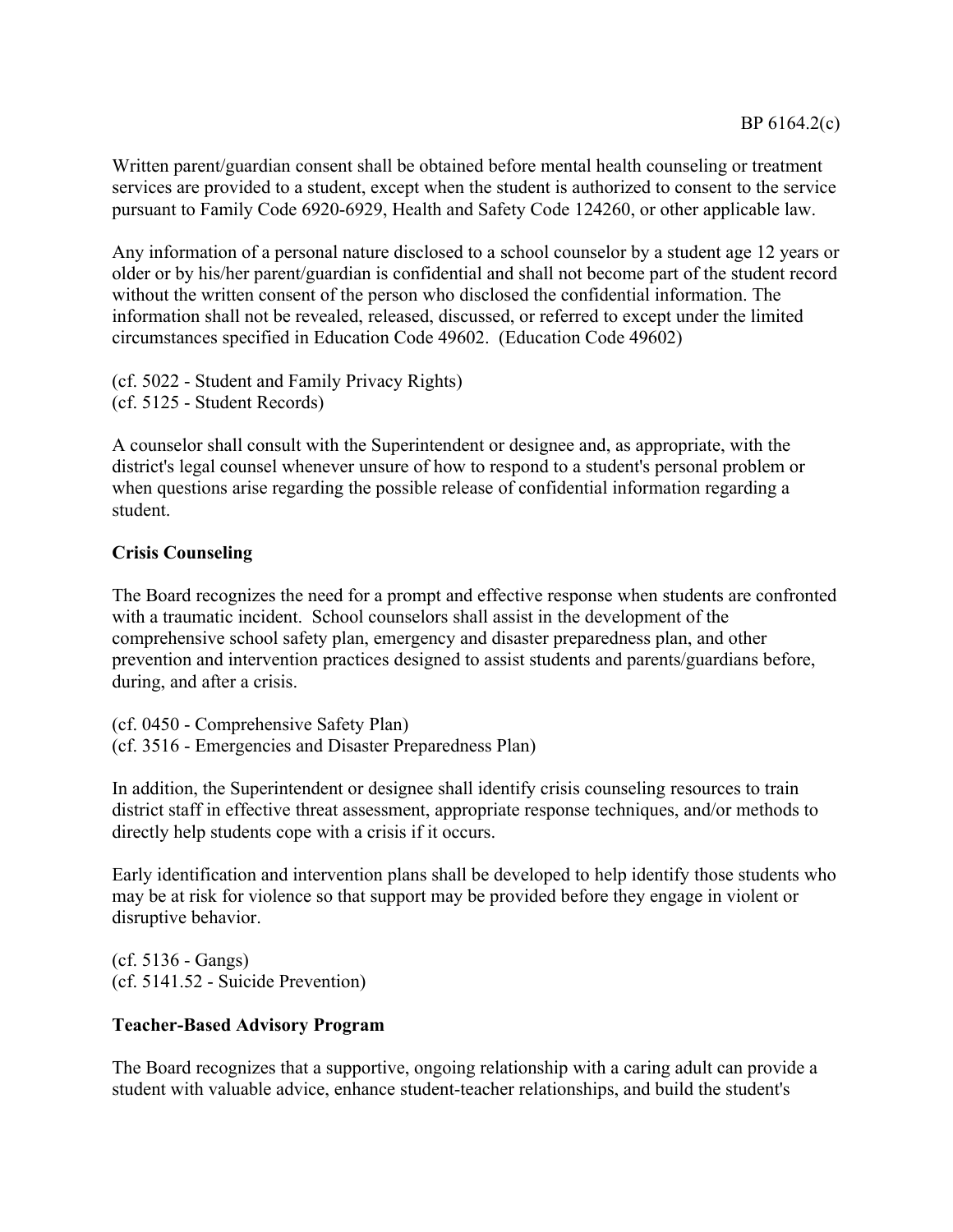feelings of connectedness with the school. The Board authorizes the development of a teacherbased advisory program in which teachers advise students in such areas as academic planning, character development, conflict resolution, and self-esteem. Any teacher participating in this program shall be under the supervision of a credentialed school counselor as appropriate, receive related information and training, and be subject to this Board policy and law, including requirements pertaining to student confidentiality and nondiscrimination.

(cf. 4131 - Staff Development)

Legal Reference: EDUCATION CODE 221.5 Prohibited sex discrimination 44266 Pupil personnel services credential 48431 Establishing and maintaining high school guidance and placement program 49600-49604 Educational counseling 51250-51251 School age military dependents 51513 Personal beliefs FAMILY CODE 6920-6929 Consent by minor for treatment or counseling HEALTH AND SAFETY CODE 124260 Mental health services; consent by minors age 12 and older PENAL CODE 11166-11170 Reporting known or suspected cases of child abuse WELFARE AND INSTITUTIONS CODE 5850-5883 Mental Health Services Act CODE OF REGULATIONS, TITLE 5 4930-4931 Counseling 80049-80049.1 Pupil personnel services credential 80632-80632.5 Preparation programs for pupil personnel services UNITED STATES CODE, TITLE 10 503 Military recruiter access to directory information UNITED STATES CODE, TITLE 20 1232g Family Educational Rights and Privacy Act 7908 Armed forces recruiter access to students and student recruiting information CODE OF FEDERAL REGULATIONS, TITLE 34 99.1-99.67 Family educational rights and privacy Management Resources: CALIFORNIA DEPARTMENT OF EDUCATION PUBLICATIONS California Results-Based School Counseling and Student Support Guidelines, 2007

WEB SITES

American School Counselor Association: http://www.schoolcounselor.org